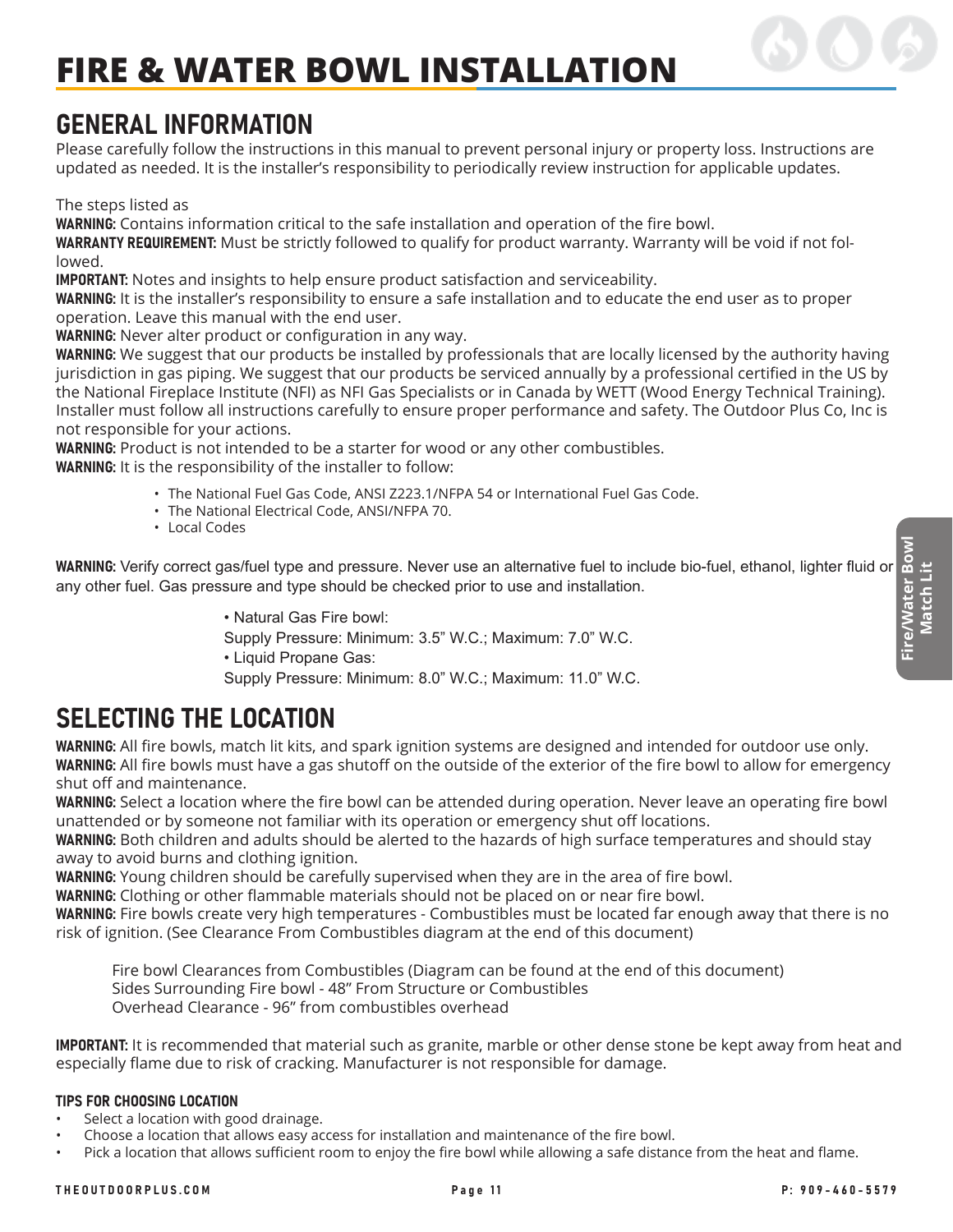### RUNNING GAS LINES

- The gas piping shall be installed underground between to each fire bowl. The piping shall be reduced to 1/2" NPT at each bowl.
- To eliminate unnecessary pressure drop, ensure the pipe length and amount of elbows used is minimized.
- Yellow corrugated flex lines should not be used. ONLY use stainless steel whistle free hoses
- Gas lines should be centered in the middle of the column.



### MOUNTING ON PILLAR/WALL

- Secure mounting bracket to mounting location with anchors rated for material being affixed. (Anchors not supplied by The Outdoor Plus.)
- Avoid grout seams when installing anchors
- Center cutout hole must be no larger than 4" inches square or diameter. Any larger and the mounting bracket will not have enough area to be properly secured.
- Use bracket to locate and mark the hole location.
- Do NOT kink or sharply bend any of the stainless steel gas lines.
- Do NOT use yellow corrugated gas lines.
- Key Valves near the bowl are recommended for flame adjustment.

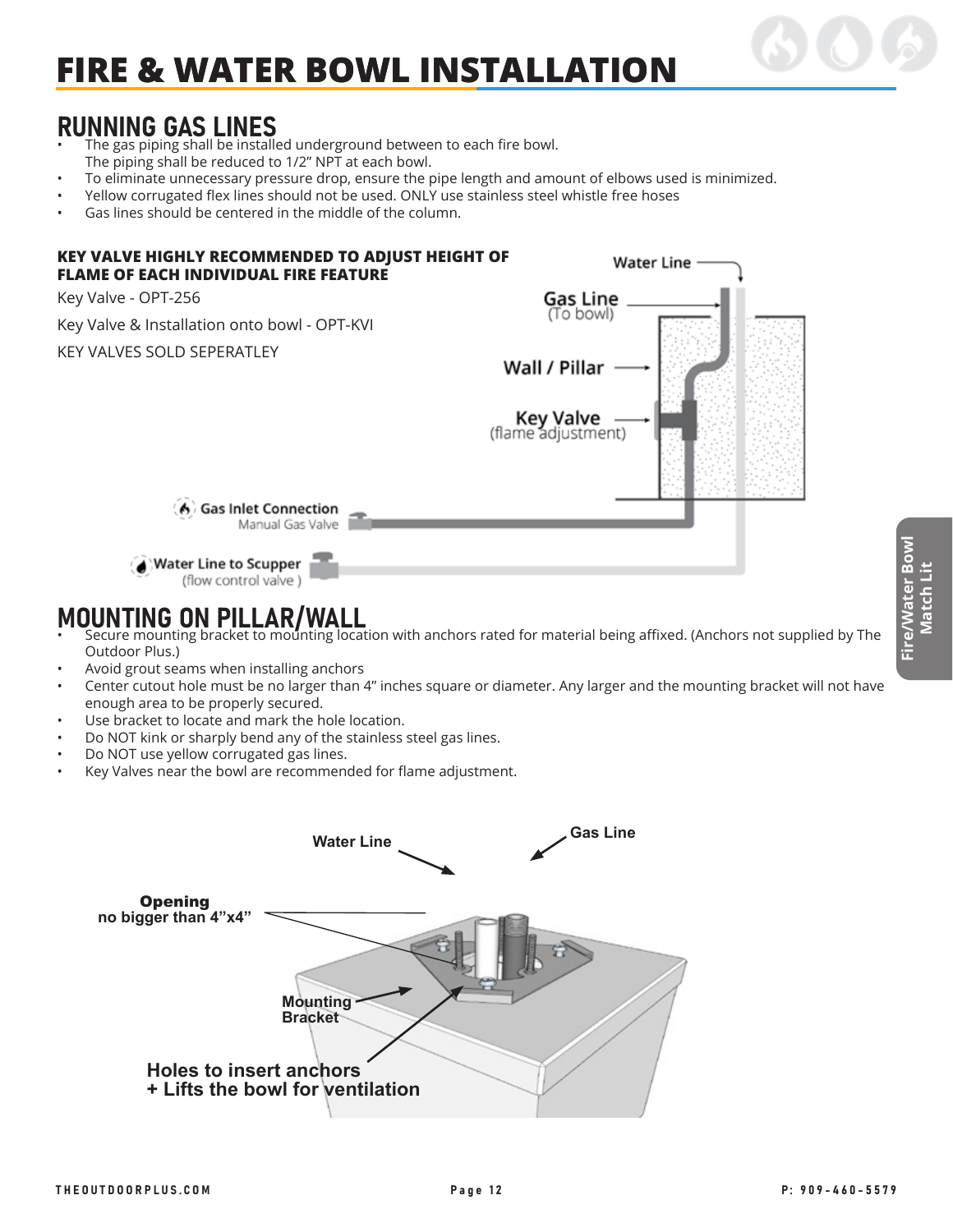### INSTALLATION OF FIRE & WATER BOWL

WARNING: We suggest that our products be installed by professionals that are locally licensed by the authority having jurisdiction in gas piping.

WARNING: We suggest that our products be serviced annually by a professional certified in the US by the National Fireplace Institute (NFI) as NFI Gas Specialists.

WARNING: Confirm this appliance is built for gas used – natural gas or propane. Do not use natural gas appliance with propane. Do not use propane appliance with natural gas.

WARNING: To prevent damage, unhook fire bowl from gas supply for pressure leak tests.

WARNING: Fuel line sizing is the responsibility of the installer and must be able to supply the stated maximum BTU for the product.

WARNING: Burn Testing- It is the responsibility of the qualified installer to test for gas leaks at all connections. WARNING: When filling the pan with lava rock and/or decorative glass, follow directions on the following page

WARNING: Gas Plumbing Connections: Use only joint compound or tape that is resistant to all gases. Apply joint compound to all male pipe fittings only- do not use joint compound onto flared/tapered fittings. Be sure to tighten every joint securely.

WARNING: For systems with an extended or detached valve box the area in which the valve box is installed must conform with all installation requirements to include but not limited to location, construction, venting and local codes. Failure to do so may result in personal injury property damage or explosion.

WARRANTY REQUIREMENT: Warranty is void if product is altered.

- 1. Plan your project well in advance to comply with all instruction & codes and allow for access and serviceability of th product.
- 2. Purge gas lines of air.
- 3. Perform all leak test with leak detector or leak reactant.
- 4. Verify correct gas type and pressure.
- 5. Perform leak test on main gas supply. Repair leaks as necessary.
- 6. Shut Off Gas Supply and Power to fire-pit.
- 7. Connect fire-pit to main gas supply.
- 8. Turn on gas supply and perform leak test on all inlet connections. Repair as needed.
- 9. Position fire bowl safely with access to all gas connections for testing.
- 10. Light fire bowl. It may take several cycles to purge air from the lines.
- 11. Once fire bowl is lit perform leak test on all gas connections. Repair as needed.
- 12. Turn off fire bowl and allow to cool.
- 13. Apply media
- 14. Turn on fire bowl again and perform leak test with media correctly installed. If gas leak is detected verify correct media application and repair as needed.
- 15. If key valve is installed adjust flame to desired height. (Never alter the product configuration)
- 16. Set fire bowl in properly constructed enclosure
- 17. Verify correct operation and lighting.
- 18. Review safety manual with end user and instruct not to change/ modify fire bowl or media.
- 19. Leave manual with end user.



### **Component Overview**

**Fire/Water Bowl Match Lit**

Fire/Water Bow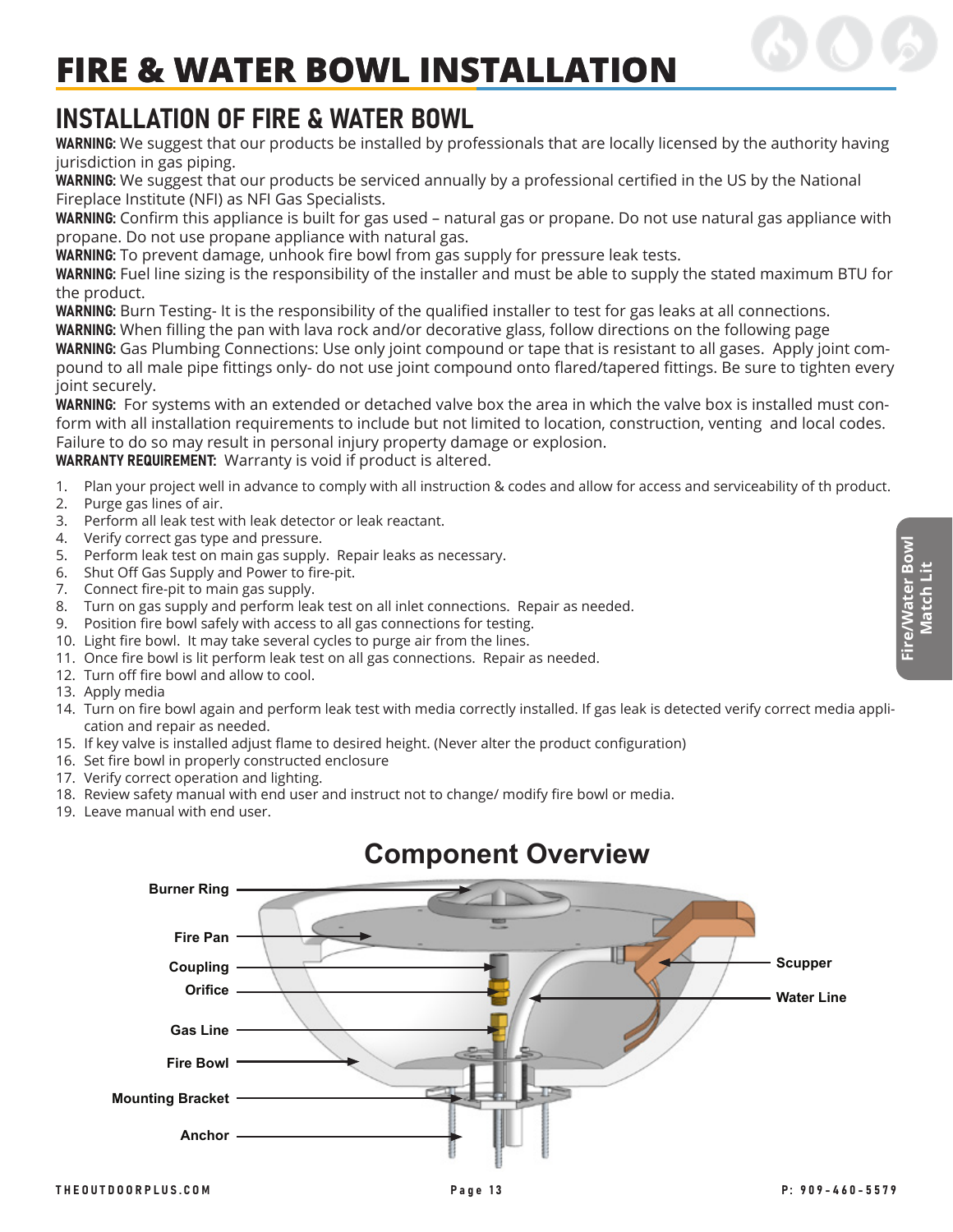### INSTALLATIONS OF SCUPPER

- 1. Install a ¾" water supply line capable of 12-15 GPM as shown in diagram
- 2. The scupper will have a  $\frac{3}{4}$ " male fitting
- 3. You can reduce to ½" but this might reduce performance of the water flow
- 4. Connect your water line to scupper. You may need to use silicone.
- 5. Make sure all connections are tight and free of leaks
- 6. To firmly attach the scupper, apply a discreet amount of silicone or epoxy adhesive to the notch in the bowl
- 7. You are now ready to turn on the water portion of the fire and water bowl



Water flow requirements: 12-15 GPM Scupper will have a ¾" male fitting



## ACCEPTABLE MEDIA FOR FIRE FEATURES

WARNING: Do not use any other material as filler/topping media inside fire features other than those listed below. Using improper media inside a fire feature could result in damage to property or injury to persons nearby due to media 'popping' or 'exploding' due to heat

#### LIST OF ACCEPTABLE MEDIA FOR FIRE FEATURES:

Fire Rated Lava Rock (or other Igneous Rock), fire glass approved for use in fire features, man-made stone for use in fire features (Reflective Material)

INSTALLATION NOTE: The use of media inside fire features is recommended because it enhances the look of the fire feature and improves its performance by forcing the gas emanating from the burner to mix as it passes through the media. This 'mixing' of gases creates an even flame throughout the feature and helps spread the flame from the Pilot Burner throughout the burner quicker than when there is no media. Recommended thickness of the media above the burner element is NO MORE than 2".

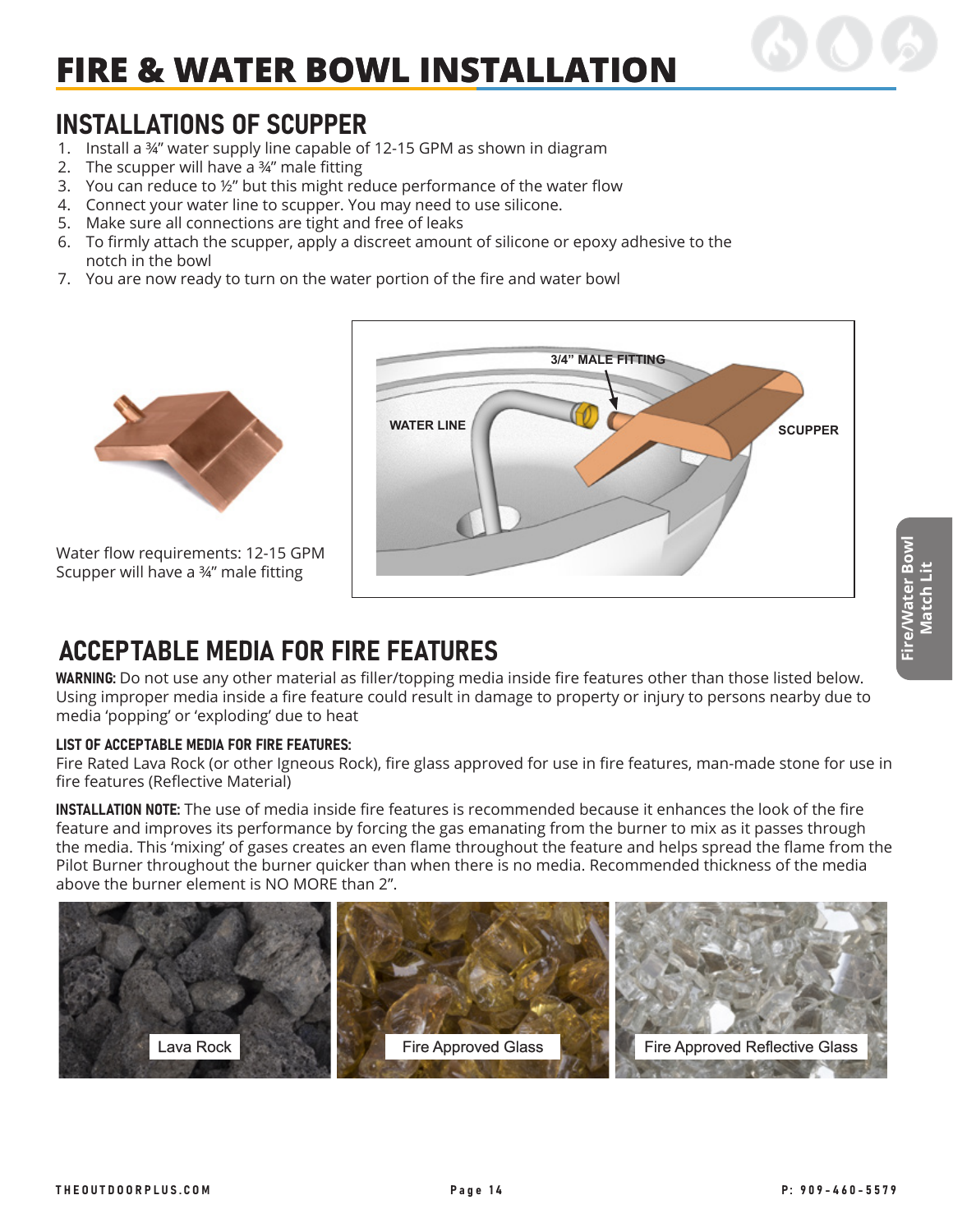## INSTALLATION OF MEDIA IN FIRE FEATURES

There are several options when it comes to topping material for a fire feature; large lava chunks, fire glass and fire stones. In this example we are using 1" lava rock. You will need a layer that is 2" - 3" thick to properly cover the fire feature while at the same time allowing plenty of oxygen to mix with the gas coming from the fire ring. This lava rock is more expensive than the "filler" lava rock but is still fairly inexpensive and readily available in the BBQ section of most hardware stores.



**No more than 1" of media should cover the burner. Adding more may cause damage**

### FIRE BOWL OPERATION

WARNING: Before use, be sure to test all gas connection for leaks. Do not use fire bowl if there is any evidence of leaking gas.

If leaking gas suspected, turn off the main gas supply and repair immediately

WARNING: Do not use the fire bowl if any part has been submerged under water.

Immediately call a qualified technician to inspect the fire bowl

WARNING: Never use any material that is non-porous and holds moisture such as gravel, pebbles, river rocks, etc. This material, when heated, will cause moisture trapped inside to boil and fracture unexpectedly. This material is not sufficiently porous to allow heated steams to readily escape which can break and cause personal injury or damage WARNING: solid fuels shall not be burned in the fire bowl. Leaves, sticks, wood, paper, clothing, food, should be kept away from the fire bowl. Fire bowl is not for cooking. Make sure that there is no vegetation or other objects over the top or sides of the fire bowl that could interfere with safe operation. See "Clearance from Combustibles" diagram at the end of this document.

WARNING: If lava rock is wet, allow fire bowl to burn for 45 prior to coming within 15 feet of the fire bowl.

WARRANTY REQUIREMENT: When not in use, the fire bowl must be covered.

IMPORTANT: INITIAL START-UP: It may be necessary to purge Air in the Gas Lines after system installation.

### START UP

- 1. Stop! If you smell gas: 1) shut off gas to appliance. 2) Extinguish any open flame. 3) If odor continues, keep away from appliance and immediately call gas supplier or fire department.
- 2. Ensure fire bowl is clear of people, debris, and that all covers are removed
- 3. Place the lighter or match while burning over of the fire bowl near the burner
- 4. Slowly turn "on" the gas valve.
- 5. After burner lights, remove the lighter or match
- 6. Adjust flame to desired height
- 7. If burner does not light, turn valve to "off" position and allow gas to clear then repeat steps 3-7
- 8. Never alter the assembly of the fire bowl
- 9. Ensure fire pit, children and patrons are supervised by a responsible adult that is familiar with emergency shut down.
- 10. Flammable materials should not be placed on or near the fire bowl
- 11. This product is not for use with small camping tanks or propane torch tanks.